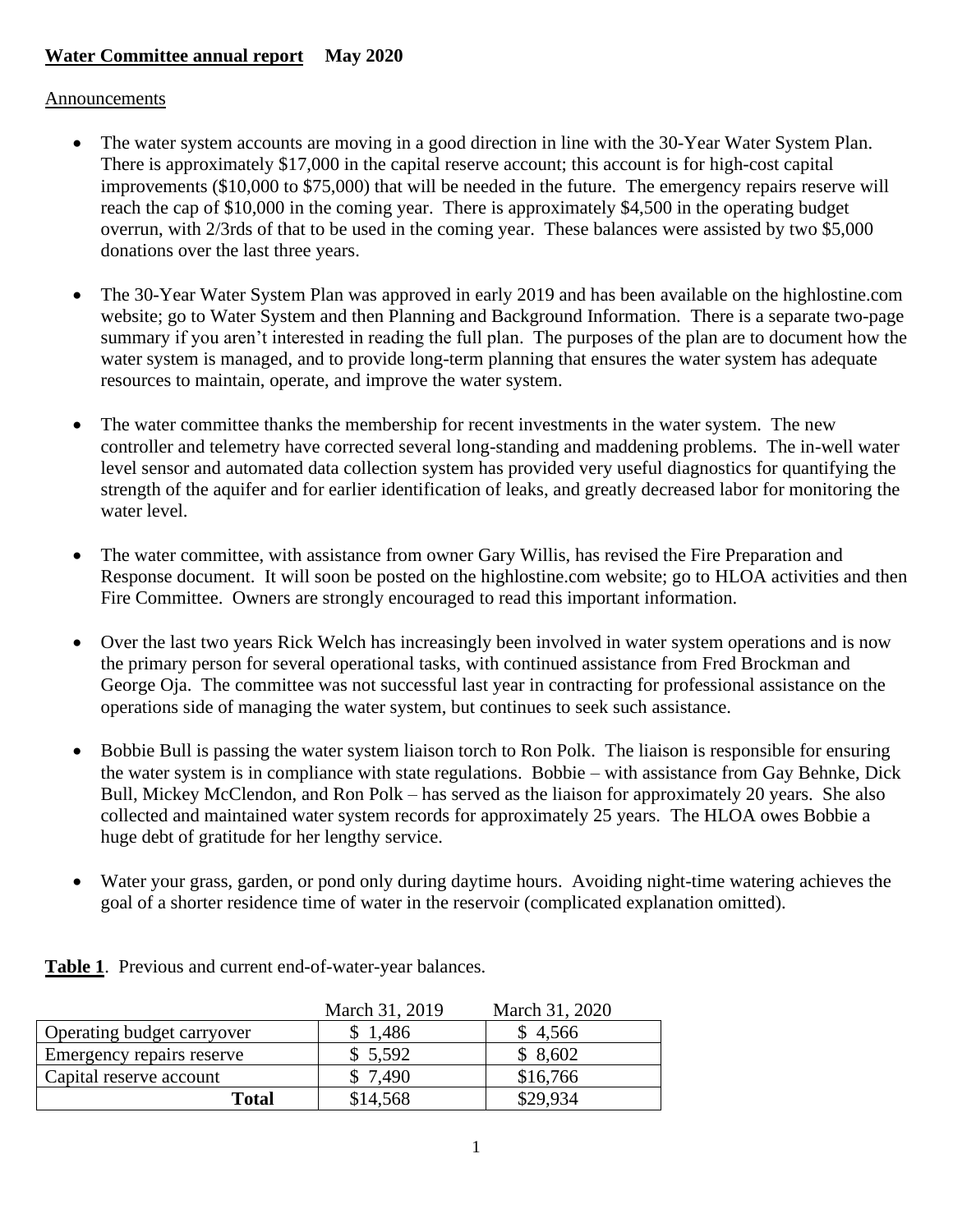**Table 2**. Operating budget line-item report for past 12 months (April 1, 2019 to March 31, 2020). Lines 1-8 were planned projects.

| \$2,700<br>1. Replace and upgrade<br>\$2,500<br>telemetry system logic<br>controller and display<br>\$1,882<br>\$2,000<br>2. Meter-setters for eight<br>lots converting to meters<br>Water account pays only for meter-setter purchase; owners with old<br>with above-ground readout<br>meters pay for meter, labor, and other materials.<br>3. Redeploy well's water<br>$\mathcal{S}$<br>\$565<br>800<br>level sensor to correct depth<br>\$0<br>4. Install bypass, meter, &<br>\$2,500<br>setter at reservoir main<br>Contractor unable to start project.<br>$\mathcal{S}$<br>400<br>\$293<br>5. Install pump kill switch<br>6. Contract with part-time<br>\$1,000<br>Three operators contacted – none interested. Will continue to seek<br>\$0<br>professional water operator<br>an operator in water year 2020/2021.<br>\$<br>7. Repair well house roof<br>$\mathbf{0}$<br>\$59<br>\$<br>Decided ladder needed to be stainless steel. Decided \$700 cost should be<br>8. Attach permanent ladder<br>$\overline{0}$<br>to inside of reservoir<br>approved by Board so project was deferred to water year 2020/2021.<br>\$1,335<br>\$2,060<br>9. Base operations<br>(\$928 for 11 mo. electricity, \$127 pressure transducer, \$84 OAWU,<br>\$150 water analysis, \$46 water manual copies)<br>\$2,060<br>10. Unanticipated repairs<br>Total \$1,102 |
|--------------------------------------------------------------------------------------------------------------------------------------------------------------------------------------------------------------------------------------------------------------------------------------------------------------------------------------------------------------------------------------------------------------------------------------------------------------------------------------------------------------------------------------------------------------------------------------------------------------------------------------------------------------------------------------------------------------------------------------------------------------------------------------------------------------------------------------------------------------------------------------------------------------------------------------------------------------------------------------------------------------------------------------------------------------------------------------------------------------------------------------------------------------------------------------------------------------------------------------------------------------------------------------------------------------------------------------------------------|
|                                                                                                                                                                                                                                                                                                                                                                                                                                                                                                                                                                                                                                                                                                                                                                                                                                                                                                                                                                                                                                                                                                                                                                                                                                                                                                                                                        |
|                                                                                                                                                                                                                                                                                                                                                                                                                                                                                                                                                                                                                                                                                                                                                                                                                                                                                                                                                                                                                                                                                                                                                                                                                                                                                                                                                        |
|                                                                                                                                                                                                                                                                                                                                                                                                                                                                                                                                                                                                                                                                                                                                                                                                                                                                                                                                                                                                                                                                                                                                                                                                                                                                                                                                                        |
|                                                                                                                                                                                                                                                                                                                                                                                                                                                                                                                                                                                                                                                                                                                                                                                                                                                                                                                                                                                                                                                                                                                                                                                                                                                                                                                                                        |
|                                                                                                                                                                                                                                                                                                                                                                                                                                                                                                                                                                                                                                                                                                                                                                                                                                                                                                                                                                                                                                                                                                                                                                                                                                                                                                                                                        |
|                                                                                                                                                                                                                                                                                                                                                                                                                                                                                                                                                                                                                                                                                                                                                                                                                                                                                                                                                                                                                                                                                                                                                                                                                                                                                                                                                        |
|                                                                                                                                                                                                                                                                                                                                                                                                                                                                                                                                                                                                                                                                                                                                                                                                                                                                                                                                                                                                                                                                                                                                                                                                                                                                                                                                                        |
|                                                                                                                                                                                                                                                                                                                                                                                                                                                                                                                                                                                                                                                                                                                                                                                                                                                                                                                                                                                                                                                                                                                                                                                                                                                                                                                                                        |
|                                                                                                                                                                                                                                                                                                                                                                                                                                                                                                                                                                                                                                                                                                                                                                                                                                                                                                                                                                                                                                                                                                                                                                                                                                                                                                                                                        |
|                                                                                                                                                                                                                                                                                                                                                                                                                                                                                                                                                                                                                                                                                                                                                                                                                                                                                                                                                                                                                                                                                                                                                                                                                                                                                                                                                        |
|                                                                                                                                                                                                                                                                                                                                                                                                                                                                                                                                                                                                                                                                                                                                                                                                                                                                                                                                                                                                                                                                                                                                                                                                                                                                                                                                                        |
|                                                                                                                                                                                                                                                                                                                                                                                                                                                                                                                                                                                                                                                                                                                                                                                                                                                                                                                                                                                                                                                                                                                                                                                                                                                                                                                                                        |
|                                                                                                                                                                                                                                                                                                                                                                                                                                                                                                                                                                                                                                                                                                                                                                                                                                                                                                                                                                                                                                                                                                                                                                                                                                                                                                                                                        |
|                                                                                                                                                                                                                                                                                                                                                                                                                                                                                                                                                                                                                                                                                                                                                                                                                                                                                                                                                                                                                                                                                                                                                                                                                                                                                                                                                        |
|                                                                                                                                                                                                                                                                                                                                                                                                                                                                                                                                                                                                                                                                                                                                                                                                                                                                                                                                                                                                                                                                                                                                                                                                                                                                                                                                                        |
|                                                                                                                                                                                                                                                                                                                                                                                                                                                                                                                                                                                                                                                                                                                                                                                                                                                                                                                                                                                                                                                                                                                                                                                                                                                                                                                                                        |
|                                                                                                                                                                                                                                                                                                                                                                                                                                                                                                                                                                                                                                                                                                                                                                                                                                                                                                                                                                                                                                                                                                                                                                                                                                                                                                                                                        |
|                                                                                                                                                                                                                                                                                                                                                                                                                                                                                                                                                                                                                                                                                                                                                                                                                                                                                                                                                                                                                                                                                                                                                                                                                                                                                                                                                        |
|                                                                                                                                                                                                                                                                                                                                                                                                                                                                                                                                                                                                                                                                                                                                                                                                                                                                                                                                                                                                                                                                                                                                                                                                                                                                                                                                                        |
|                                                                                                                                                                                                                                                                                                                                                                                                                                                                                                                                                                                                                                                                                                                                                                                                                                                                                                                                                                                                                                                                                                                                                                                                                                                                                                                                                        |
| \$935 Feb. 2019 completion of a 2018 repair at a meter box.<br>$\bullet$                                                                                                                                                                                                                                                                                                                                                                                                                                                                                                                                                                                                                                                                                                                                                                                                                                                                                                                                                                                                                                                                                                                                                                                                                                                                               |
| \$167 Heater not working in wellhouse, resulting in some equipment                                                                                                                                                                                                                                                                                                                                                                                                                                                                                                                                                                                                                                                                                                                                                                                                                                                                                                                                                                                                                                                                                                                                                                                                                                                                                     |
| damaged by frozen water. Repair to be completed in water year                                                                                                                                                                                                                                                                                                                                                                                                                                                                                                                                                                                                                                                                                                                                                                                                                                                                                                                                                                                                                                                                                                                                                                                                                                                                                          |
| 2020/2021.                                                                                                                                                                                                                                                                                                                                                                                                                                                                                                                                                                                                                                                                                                                                                                                                                                                                                                                                                                                                                                                                                                                                                                                                                                                                                                                                             |
| \$2,060 transferred to emergency repair reserve.<br>11. Emergency repair<br>\$2,060                                                                                                                                                                                                                                                                                                                                                                                                                                                                                                                                                                                                                                                                                                                                                                                                                                                                                                                                                                                                                                                                                                                                                                                                                                                                    |
| reserve contribution                                                                                                                                                                                                                                                                                                                                                                                                                                                                                                                                                                                                                                                                                                                                                                                                                                                                                                                                                                                                                                                                                                                                                                                                                                                                                                                                   |
| \$9,996                                                                                                                                                                                                                                                                                                                                                                                                                                                                                                                                                                                                                                                                                                                                                                                                                                                                                                                                                                                                                                                                                                                                                                                                                                                                                                                                                |
| \$1,863 Meters purchased but not reimbursed*                                                                                                                                                                                                                                                                                                                                                                                                                                                                                                                                                                                                                                                                                                                                                                                                                                                                                                                                                                                                                                                                                                                                                                                                                                                                                                           |
| 12. Total<br>\$11,859<br>\$15,380                                                                                                                                                                                                                                                                                                                                                                                                                                                                                                                                                                                                                                                                                                                                                                                                                                                                                                                                                                                                                                                                                                                                                                                                                                                                                                                      |

\* Meters were not a budgeted cost in line item 2 because that cost was supposed to be reimbursed to the HLOA in the same year. However, owners were not billed and reimbursements were not received because the contractor was unable to start the project. Owners will be billed and reimbursements received in water year 2020/2021.

**Table 3**. Revenue and operating budget requests for water year 2020/2021 (April 1, 2020 to March 31, 2021).

| Revenue request from 30-Year Plan*    |            | Operating budget request              |            |
|---------------------------------------|------------|---------------------------------------|------------|
| Planned projects                      | \$5,304    | Planned projects                      | \$5,304    |
| Base operations                       | \$2,122    | Base operations                       | \$2,122    |
| Unanticipated repairs                 | \$2,122    | Unanticipated repairs                 | \$2,122    |
| Emergency repair reserve contribution | $$1,398**$ | Emergency repair reserve contribution | $$1,398**$ |